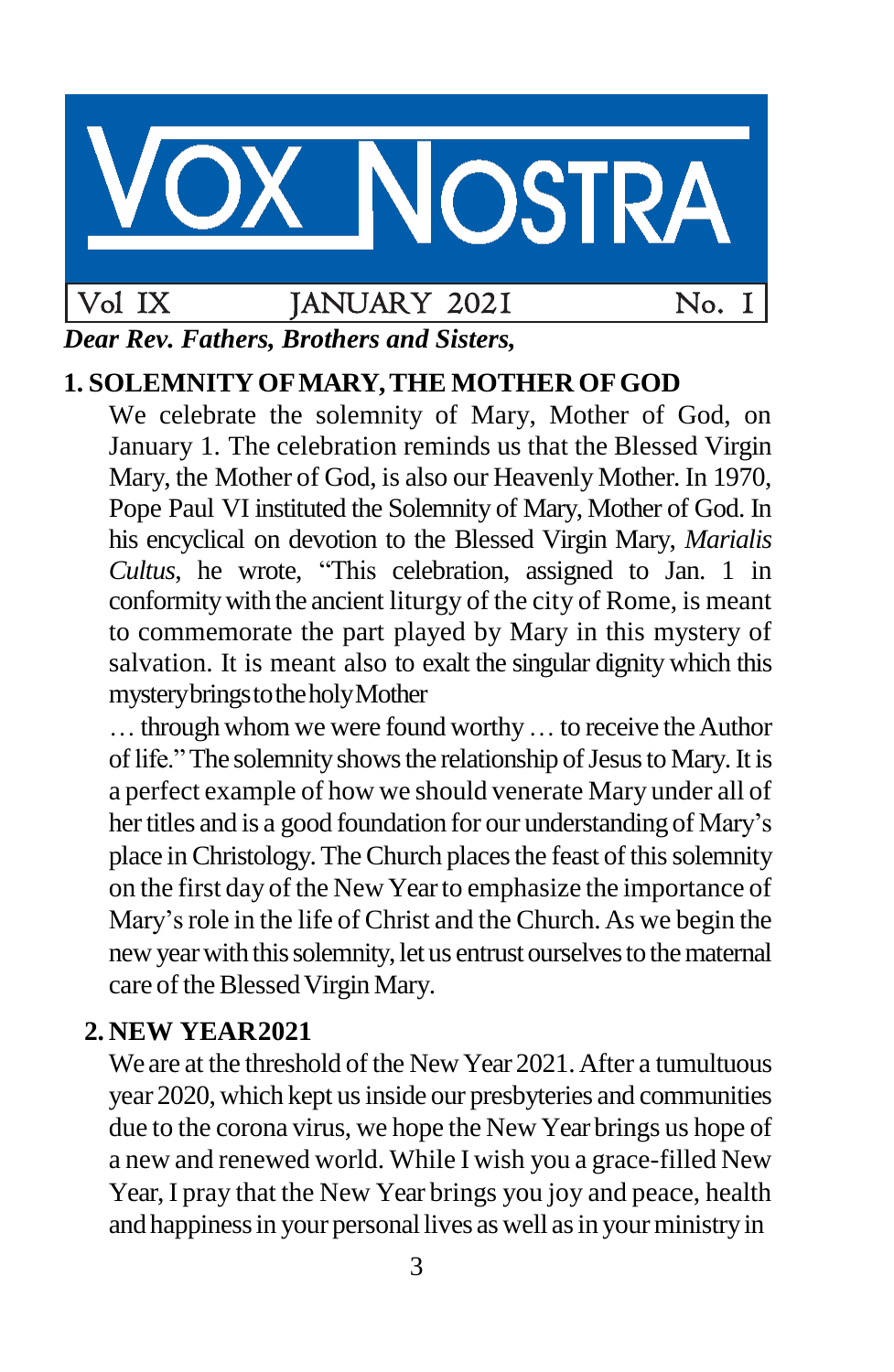the parishes and institutions. MayMother Mary, the patroness of our Diocese, intercede for all of us with her son Jesus to accompany us on our journey through the New Year.

### **3. WORLD DAYOFPEACE**

The Church observes **January 1** as the **World Day of Peace** and invites us to pray specially for peace in the world. The Church in India observes it on January 30. In his message for the 54th World Day of Peace, Pope Francis offers the Church's social doctrine as a "compass" to foster a culture of care for peace in the world. He appeals to the international community and every individual to foster a "culture of care" by advancing on the "path of fraternity, justice and peace among individuals, communities, peoples and nations." He states without ambiguity: "There can be no peace without a culture of care."

#### **4. WEEKOFPRAYERFOR CHRISTIAN UNITY**

We observe the Week of Prayer for Christian Unity from January 18 to 25. These dates were proposed by Servant of God, Fr Paul Wattson, SA, founder of the Society of the Atonement, who initiated observance of the first "Church Unity Octave" in 1908, to cover the original days of the feasts of the Chair of St Peter (Jan. 18) and the Conversion of St Paul (Jan. 25), and therefore has a symbolic significance.

The theme for the 2021 Week of Prayer for Christian Unity is "Abide in My Love…You Shall Bear Much Fruit." It was discerned by the Monastic Community of Grandchamp in Switzerland and finds its origins in the Gospel of John (cf. John 15:5-9).I hereby exhort the Commission for Ecumenism to celebrate this Week of Prayer for Christian Unity together with non-catholic Christian brethren in your parishes. The resource material for prayer and reflection for the entire week is available in English at http:// [www.christianunity.va/content/unitacristiani/en/settimana-di](http://www.christianunity.va/content/unitacristiani/en/settimana-di-)preghiera-per-l-unita/en.html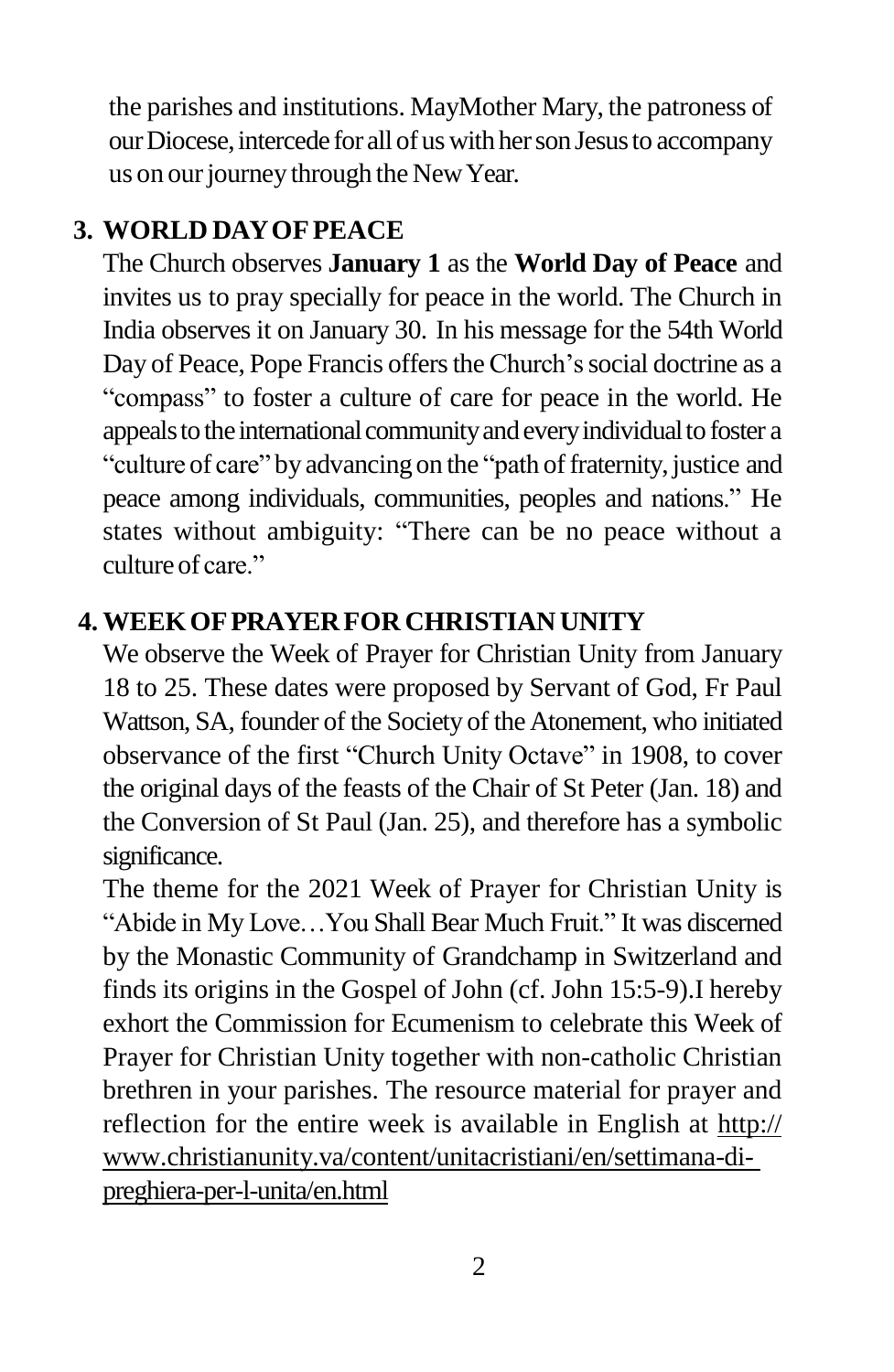#### **4.YEAROFSTJOSEPH**

Pope Francis announced a special year dedicated to St Joseph starting from 8 December 2020 until 8 December 2021, on the occasion of the 150th anniversary of the proclamation of St Joseph as the Patron of the Universal Church, as well as the Solemnity of the Immaculate Conception of Our Lady. In a new Apostolic Letter entitled *Patris corde* ("With a Father's Heart"), Pope Francis describes Saint Joseph as a beloved father, a tender and loving father, an obedient father, an accepting father; a father who is creatively courageous, a working father, a fatherin the shadows. He wrote *Patris corde* against the backdrop of the Covid-19 pandemic, which, he says, has helped us see more clearly the importance of "ordinary" people who, though far from the limelight, exercise patience and offer hope every day.In this, they resemble Saint Joseph, "the man who goes unnoticed, a daily, discreet and hidden presence," who nonetheless played "an incomparable role in the history of salvation." During the year, the faithful will have the opportunity to commit themselves "with prayer and good works, to obtain, with the help of StJoseph, head of the heavenly Family of Nazareth, comfort and relieffromthe serious human and social tribulations that besiege the contemporary world today."

The Apostolic Penitentiary also issued a decree granting special indulgences for the duration of the special year to celebrate the anniversary and "to perpetuate the entrustment of the whole Church to the powerful patronage of the Custodian of JesusI request the parish priests to inform the faithful about this special year, print the Prayer and give to all families in the parish, exhort the faithful to gain the plenary indulgences observing the conditions specified in the Decree.

#### **5. TRAINING ON REVISED PASTORAL PLAN2025**

The revised pastoral plan-Mission 2025 was inaugurated on December 25 at Milagres Cathedral and comes into effect from 1 January 2021. The training on the revised pastoral plan has been organized in January 2021 The Parish Priest, Assistant,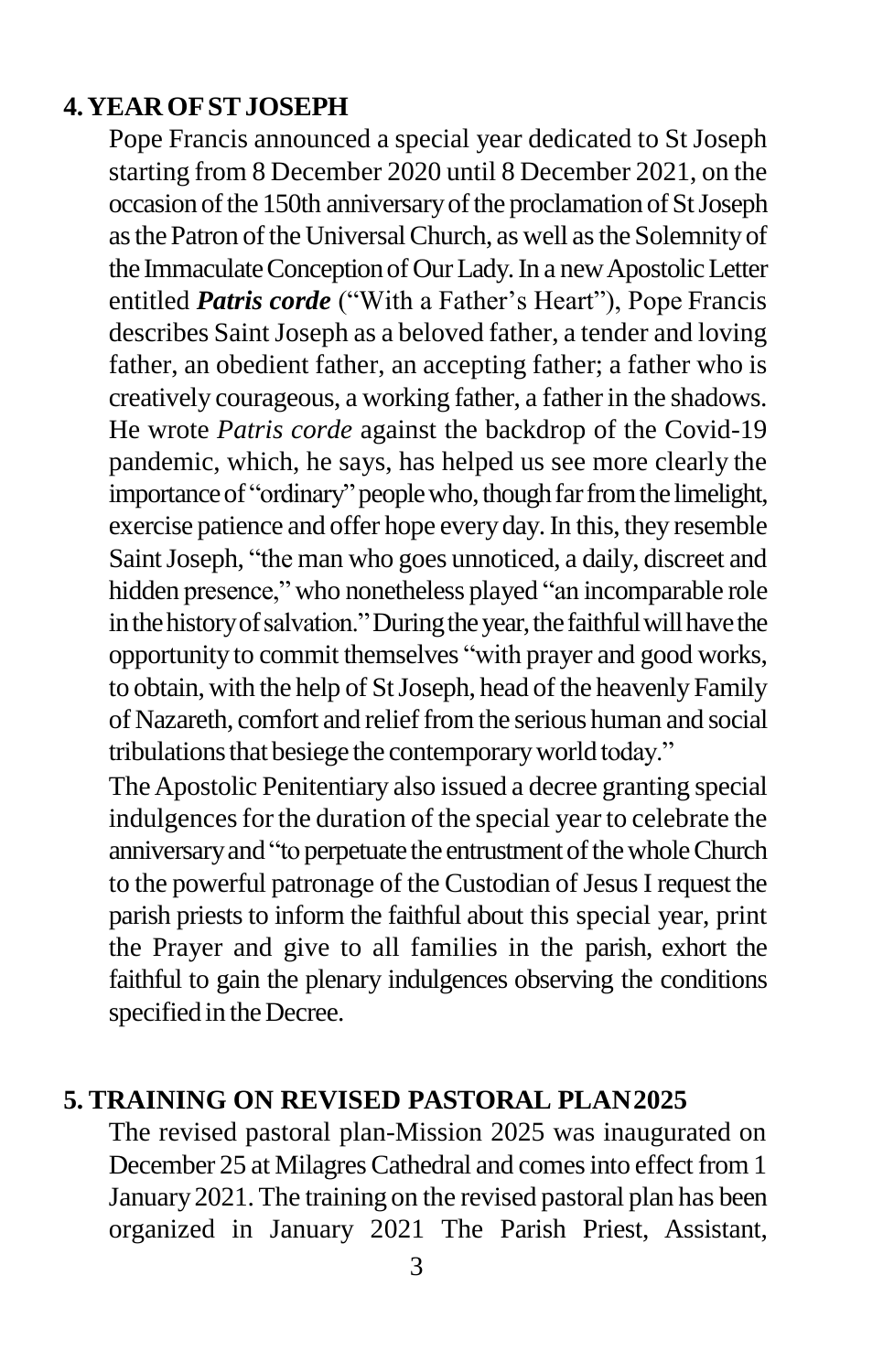of Religious Houses, Vice President, Secretary of Parish Pastoral Council, Coordinator of 18 Commissions and the Conveners of each of the 18 commissions are expected to participate in this training on the revised pastoral plan.

#### **6. SUNDAYOFTHE WORD OFGOD**

Pope Francis instituted 'The Sunday of the Word of God' to be held every year on the third Sunday of Ordinary Time, with the Apostolic Letter in the form of a Motu Proprio "Aperuit illis" issued on 30 September 2019. This year the **Sunday of the Word of God** falls on **24 January 2021**. The Congregation for the Divine Worship and the Discipline of the Sacraments issued a note on 17 December 2020 issuing certain guidelines for the celebration of the Sunday of the Word of God. Through the Commission for Bible,I exhort every parish priest to celebrate this daymeaningfully with appropriate programmes to instill the taste for the Word of God among the faithful.

# **7. STLAWRENCESHRINE BASILICAFEAST**

The annual feast of St Lawrence Shrine Basilica will be held from 18 to 28 January 2021 with **five masses** daily with the theme "**We are Brothers and Sisters**" (Fratelli Tutti). Due to Covid-19 protocol we cannot accommodate many people at a mass and therefore for the benefit of the faithful the festal masses will begin on 18 January. Kindly inform your parishioners to attend the masses at the Shrine from  $18<sup>th</sup>$  itself without waiting for the last days of the feast. More information and guidelines to be followed by the faithful during the feast at the Basilica and the premises of the Shrine will be sent to you soon by the Rector of the Shrine, V. Rev. Fr George D'Souza. Please oblige the Rector of the Shrine if your services are requested by him at the Shrine during the feast.

#### **8. BLESSINGOFPRESBYTERYATMANIPAL**

The inauguration and blessing of the presbytery at ChristChurch, Manipal was held on Sunday, 28 December 2020. The project started by the former Parish Priest, Rev. Fr Francis Lewis, was completed by the present Parish Priest, Rev. Fr Frederick D'Souza, with the cooperation of the Parish Finance Council, Parish Pastoral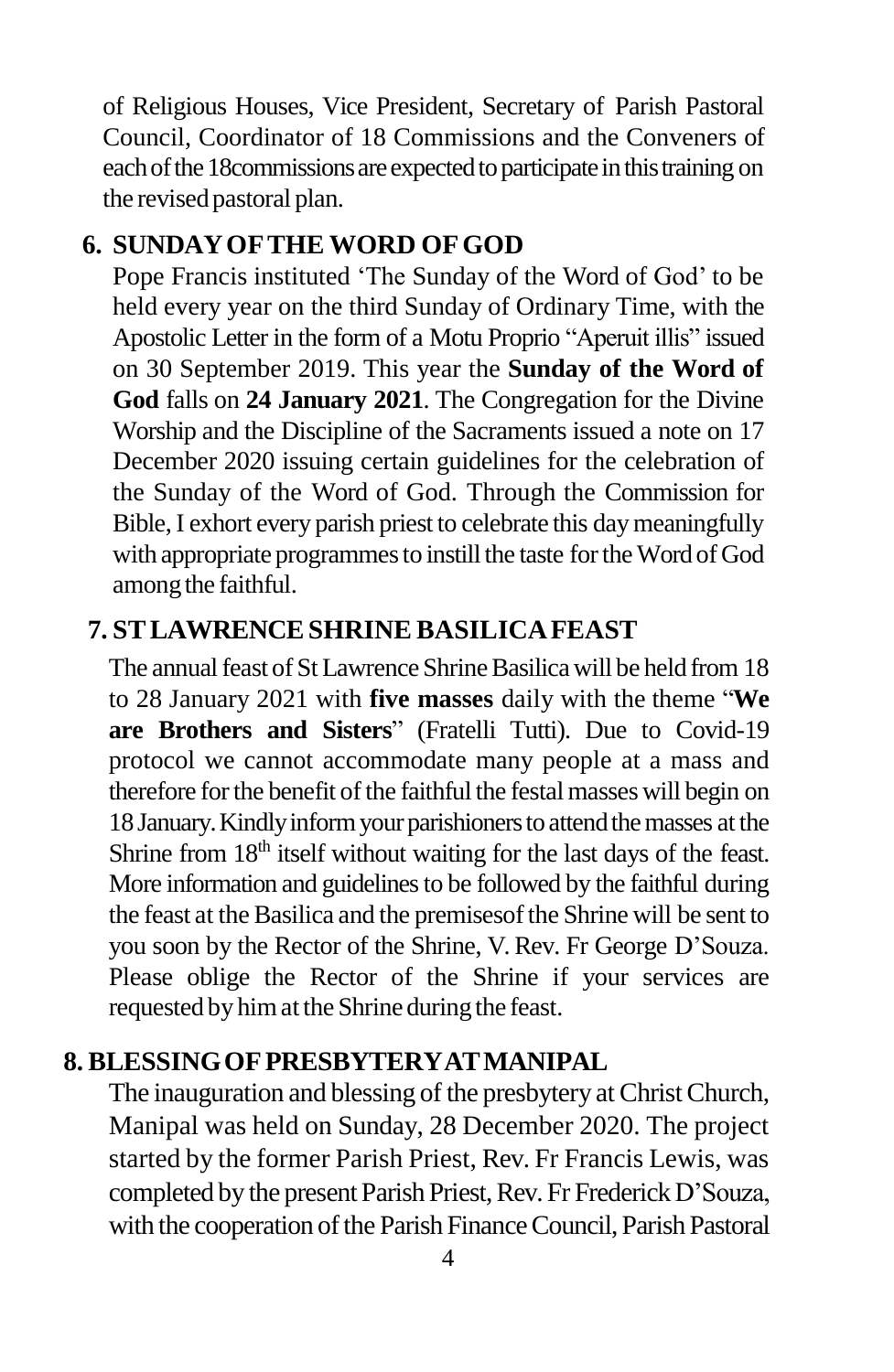Council, generous donors and the faithful of Manipal Parish. I congratulate Rev. Fr Frederick D'Souza, Asst Fr Rolwin Fernandes and the parishioners for gathering necessary funds and completing the construction of the much-needed Presbytery.

#### **9. PASTORALLETTER**

Having completed five fruitful years of its implementation, the Diocesan Pastoral Plan, Mission 2025 has now been revisited, reviewed and reworked and having received the approval of the Diocesan Senate, I have promulgated the revised Pastoral Plan, Mission 2025. It comes into effect on 01.01.2021, on the Solemnity of Mary, Mother of God and will serve for a further five-year term. In order to further emphasize our mission of evangelization in the changed context due to the pandemic and mass media as highlighted by our beloved Holy Father Pope Francis in his recent encyclical *Fratelli Tutti*, I have issued a Pastoral Letter titled: *Parish, an Evaneglizing Community* with an appeal to transform the parish communities into evaneglizing communities by proposing therein a *Plan of Action* which is meant to be incorporated into the objectives of the 20 Commissions of the revised Pastoral Plan 2021-25, seriously and faithfully. This Pastoral Letter is dated 01 January 2021 and a copy of the same will be made available to you soon. Having gone through the Pastoral Letter, please bring its message and Plan of Action to the attention of your parishioners along with the revised Pastoral Plan 2021-25 objectives of 20 Commissions for their implementation.

Yours sincerely in Christ

**Gerald I.Lobo**